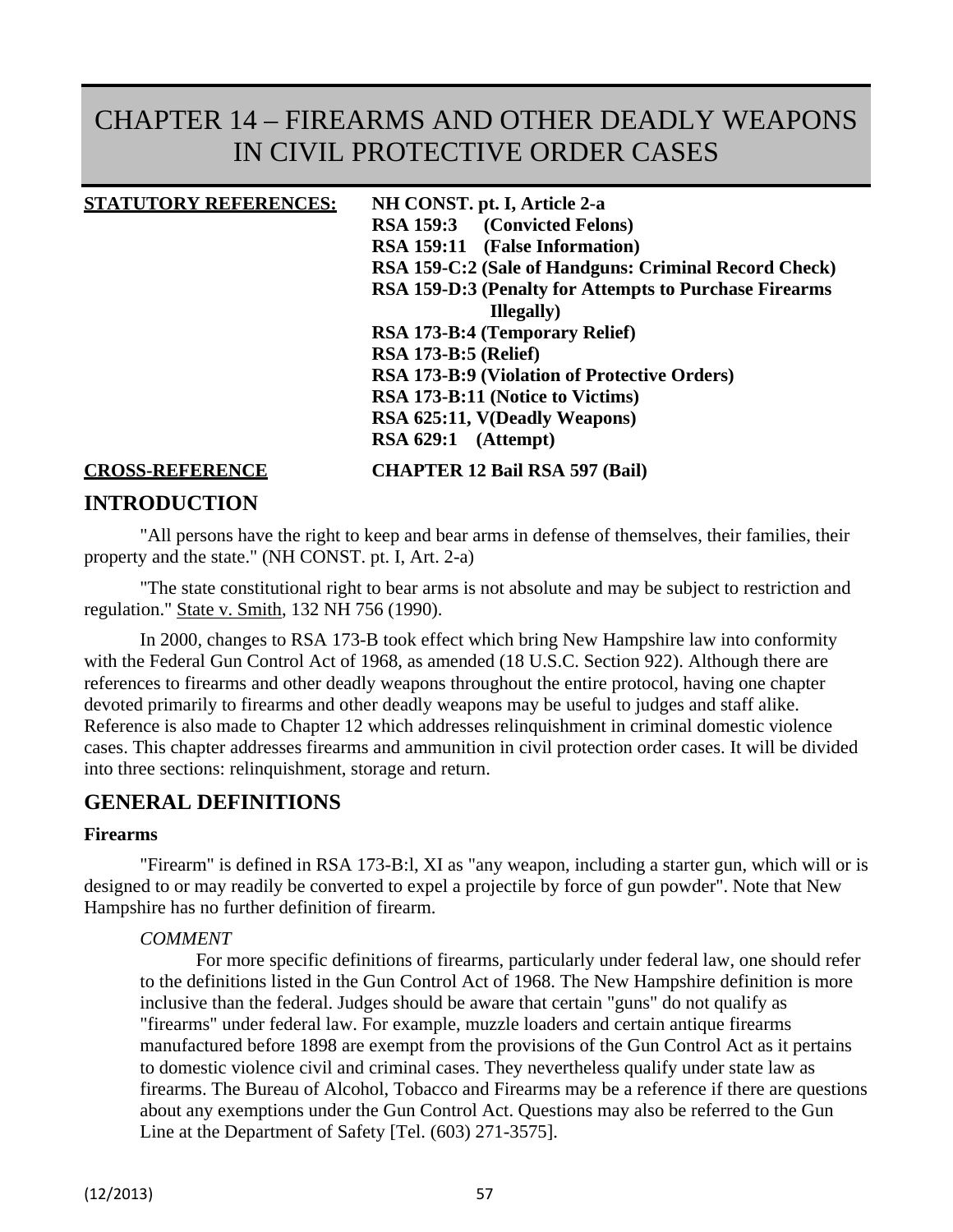#### **Deadly Weapons**

In addition to the relinquishment of firearms, RSA 173-B provides for the relinquishment of specified deadly weapons. For purposes of RSA 173-B, deadly weapons are defined as any "knife or other substance or thing which, in the manner it is used, intended to be used, or threatened to be used, is known to be capable of producing death or serious bodily injury" (*See* RSA 625:11, V; *see also* RSA 159:3, and Protocol 14-30). On the petition for a domestic violence order, the plaintiff is asked to identify any deadly weapons that he or she wants the defendant to surrender. In addition to the identified weapons, the court should review the allegations underlying the petition for mention of the use or threatened use of a deadly weapon. If the court determines that the defendant should be ordered to relinquish those weapons, it must specifically identify them in the protective order.

# **A. RELINQUISHMENT OVERVIEW**

#### *State Law*

Under state law, a court has discretion to order a defendant to relinquish firearms and ammunition and deadly weapons for an emergency (telephonic) or *ex parte* temporary order. Although relinquishment is not required, the court should nonetheless give due consideration to the safety issues raised.

Relinquishment of firearms and ammunition is MANDATORY, however, if a final order is issued, and remains MANDATORY during any period of extension. Relinquishment of deadly weapons is discretionary.

State law is more inclusive than federal law. There are no exemptions or exceptions under state law. Thus, if the court orders relinquishment, regardless of the stage of the process or of the profession of the defendant, the state court order is binding. It may not be modified in any way other than by further court order.

### *Federal Law*

As with state law, there is no federal requirement for relinquishment of firearms or ammunition for *ex parte* proceedings. However, the Gun Control Act [18 USC 922(g)(8] does make it a crime to possess a firearm or ammunition while subject to a valid protection order which restrains the defendant from harassing, stalking or threatening an intimate partner or child of an intimate partner. The order must have been issued after a hearing at which the defendant had actual notice and opportunity to participate. The order must also include a finding that the defendant represents a credible threat to the physical safety of the victim or must explicitly prohibit the use, attempted use or threatened use of physical force against the victim.

Under federal law there are certain limited exemptions. Law enforcement officers and military personnel are not subject to this federal law insofar as their service weapons are concerned. They may possess a firearm while on or off duty, as long as the officer's official duties require possession of the weapon. They may not otherwise possess personal firearms.

The federal gun restrictions apply where a victim is either a current or former spouse, person who has a child with the defendant, or person who has cohabited with the defendant as a parent, spouse or guardian, or someone similarly situated.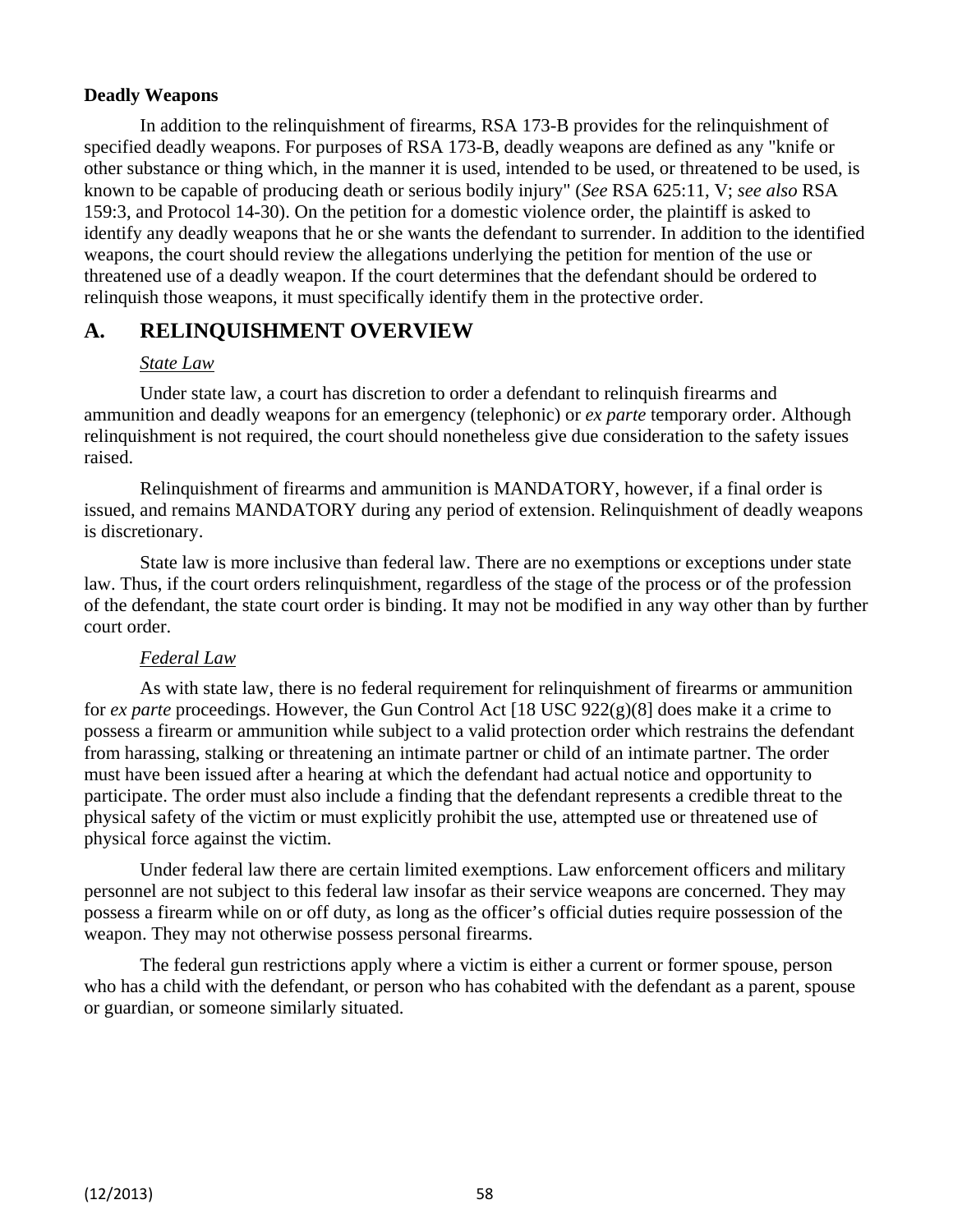# **B. RECONCILING NEW HAMPSHIRE STATE LAW AND FEDERAL LAW**

In New Hampshire, a state court issuing an emergency (telephonic) or *ex parte* (temporary) protective order has discretion in deciding whether to order relinquishment of firearms and ammunition and deadly weapons. Relinquishment is not required under state or federal law. The court may choose to order relinquishment or not, depending upon the circumstances. If the court does not order relinquishment, the defendant may continue to possess these items. However, if a New Hampshire trial court *does* order surrender, then the defendant, regardless of the occupation of the defendant, must surrender these items. The state court order, issued under state law, governs.

At the time of issuing a final order, relinquishment of firearms and ammunition is MANDATORY under state law and federal law. New Hampshire's definition of protected parties is broader than the federal law, so anyone against whom a final order of protection is issued in New Hampshire must surrender firearms and ammunition. The fact that there are certain exemptions under federal law for law enforcement officers and military personnel is of no consequence in New Hampshire because our state law, which is more strict, does not include any exceptions whatsoever. Thus, if a defendant who is in the military carried a weapon on duty, he would be subject to arrest under *state law*  for violating a New Hampshire court order based upon New Hampshire law barring possession even though he would not be subject to federal prosecution, since under federal law this would not be a crime. The federal exemptions are relevant only in jurisdictions whose protection order statutes are silent or less restrictive than federal law.

# **1. Emergency Telephonic Orders**

# *PROTOCOL 14-1*

Relinquishment of firearms, ammunition and deadly weapons is discretionary with the court at the time of a telephonic emergency protection order issued during non-business hours. The court should always inquire of the law enforcement officer placing the call about the existence of firearms, ammunition and deadly weapons in the possession, ownership or control of the defendant, or any other person on behalf of the defendant, and give due consideration to the safety needs of the victim and children in deciding whether to order relinquishment. The law enforcement officer's input on the risks posed by the defendant should also be considered.

### **2. Notice to Victims**

# *PROTOCOL 14-2*

Court staff shall advise all victims at the time of filing a petition for a civil protection order, of their right to request that the court issue an order removing any and all *firearms and ammunition* in the control, ownership or possession of the defendant, or any other person on behalf of the defendant. Staff shall also advise plaintiffs that they may request the court to issue an order directing the defendant to temporarily relinquish any *deadly weapons* in the control, ownership or possession of the defendant, or any other person on behalf of the defendant.

### **3. Temporary Orders**

# *PROTOCOL 14-3*

The court must review the plaintiff's petition to determine if the plaintiff has requested that firearms, ammunition and other deadly weapons be relinquished, and must also review the defendant's information sheet (which the plaintiff prepares) to determine if any such weapons are enumerated.

# *PROTOCOL 14-4*

Relinquishment of firearms, ammunition and other deadly weapons at the time of a temporary hearing is discretionary under both state and federal law. In deciding whether to order relinquishment, the court should give due consideration to the safety needs of the victim and children. If the law enforcement officer is present, his/her input on the risks posed by a defendant should also be considered.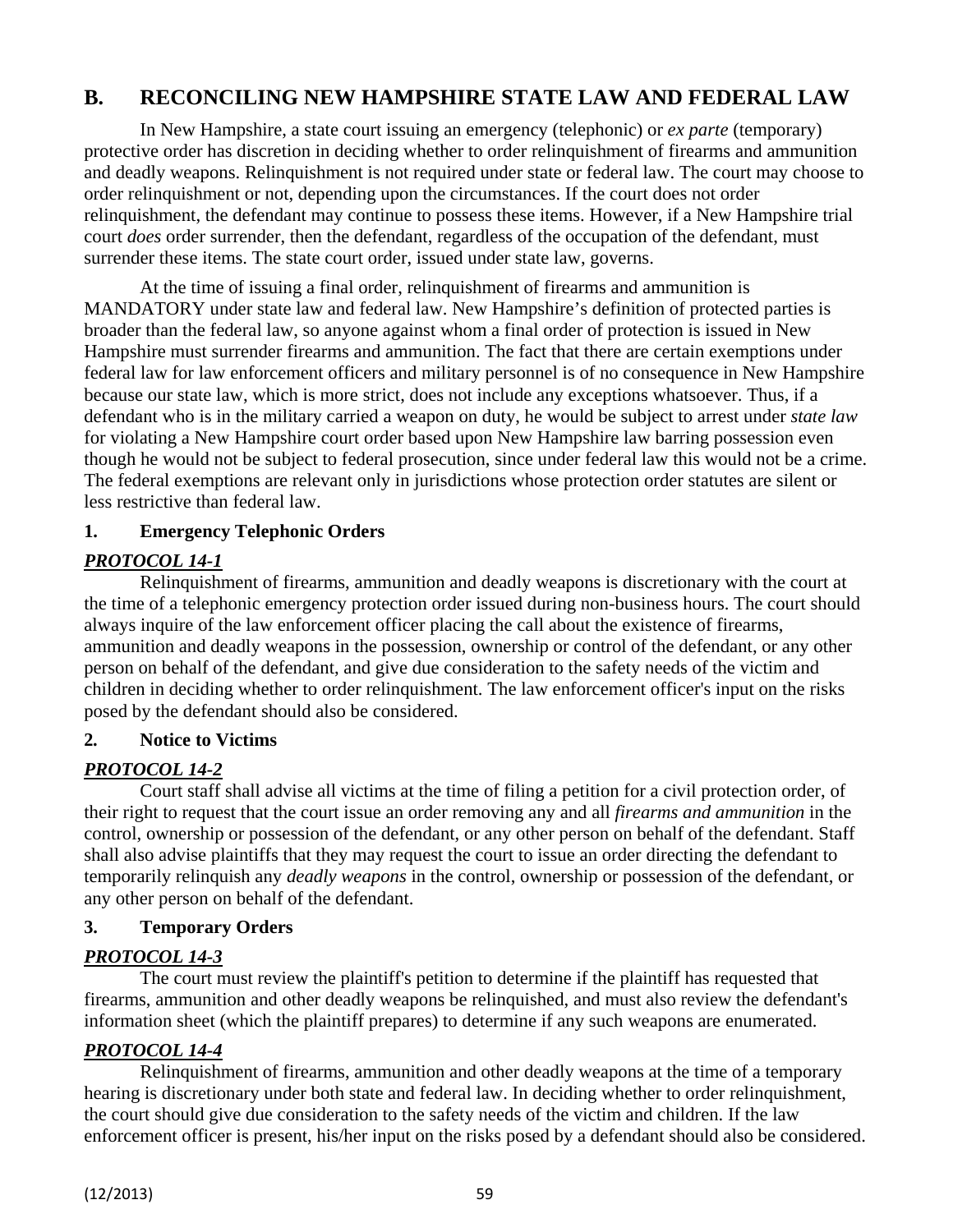## *COMMENT*

RSA 173-B is a civil statute, designed to be prophylactic in nature, to prevent and protect a victim from abuse. The court should carefully consider and weigh the safety needs of the victim against any demonstrated need for a firearm by the defendant.

### *PROTOCOL 14-5*

Relinquishment, if ordered, shall be to a peace officer. The defendant may be ordered to surrender any and all firearms and ammunition in the defendant's control, ownership or possession. The court may also order any other person holding a firearm or ammunition on behalf of the defendant to relinquish them to any peace officer.

## *PROTOCOL 14-6*

The court may also order the defendant to relinquish any deadly weapons which were identified in the petition for a protective order, which are in the possession of the defendant or any other person on behalf of the defendant if any were specified in the petition (RSA 173-B:4, I(a)(9)).

# *PROTOCOL 14-7*

The court may also prohibit the defendant from purchasing, receiving or possessing any deadly weapons and any firearms and ammunition for the duration of the order (RSA 173-B:4, II).

### *COMMENT*

RSA 159-D:3 makes the application for purchase of a firearm illegal if the person is subject to a protective order.

# *PROTOCOL 14-8*

If a peace officer demonstrates probable cause to believe that a defendant has not relinquished firearms, ammunition or deadly weapons referenced in the protection order, the court may issue a search warrant authorizing the peace officer to seize any deadly weapons specified in the protection order and any and all firearms and ammunition.

### *COMMENT*

Presumably this would also apply to any third person possessing deadly weapons, firearms or ammunition on behalf of the defendant who had not so relinquished pursuant to a court order.

### **4. Final Orders**

### *PROTOCOL 14-9*

At the time of issuance of any final protection order, the court **must** include an order directing the defendant to relinquish to a peace officer any and all firearms and ammunition in the control, ownership or possession of the defendant, or any other person on behalf of the defendant, for the duration of the protection order (RSA 173-B:5, I). Under both state and federal law, a defendant is barred from possessing firearms and ammunition following the issuance of a final order of protection.

### *PROTOCOL 14-10*

The defendant shall also be ordered to relinquish to a peace officer any and all deadly weapons specified in the protection order that are in the control, ownership or possession of the defendant, or any other person on behalf of the defendant. (RSA 173-B:5, I(a)(6))

### *PROTOCOL 14-11*

The defendant shall be prohibited from purchasing, receiving or possessing any deadly weapons and any and all firearms and ammunition for the duration of the order. (RSA 173-B:5, II)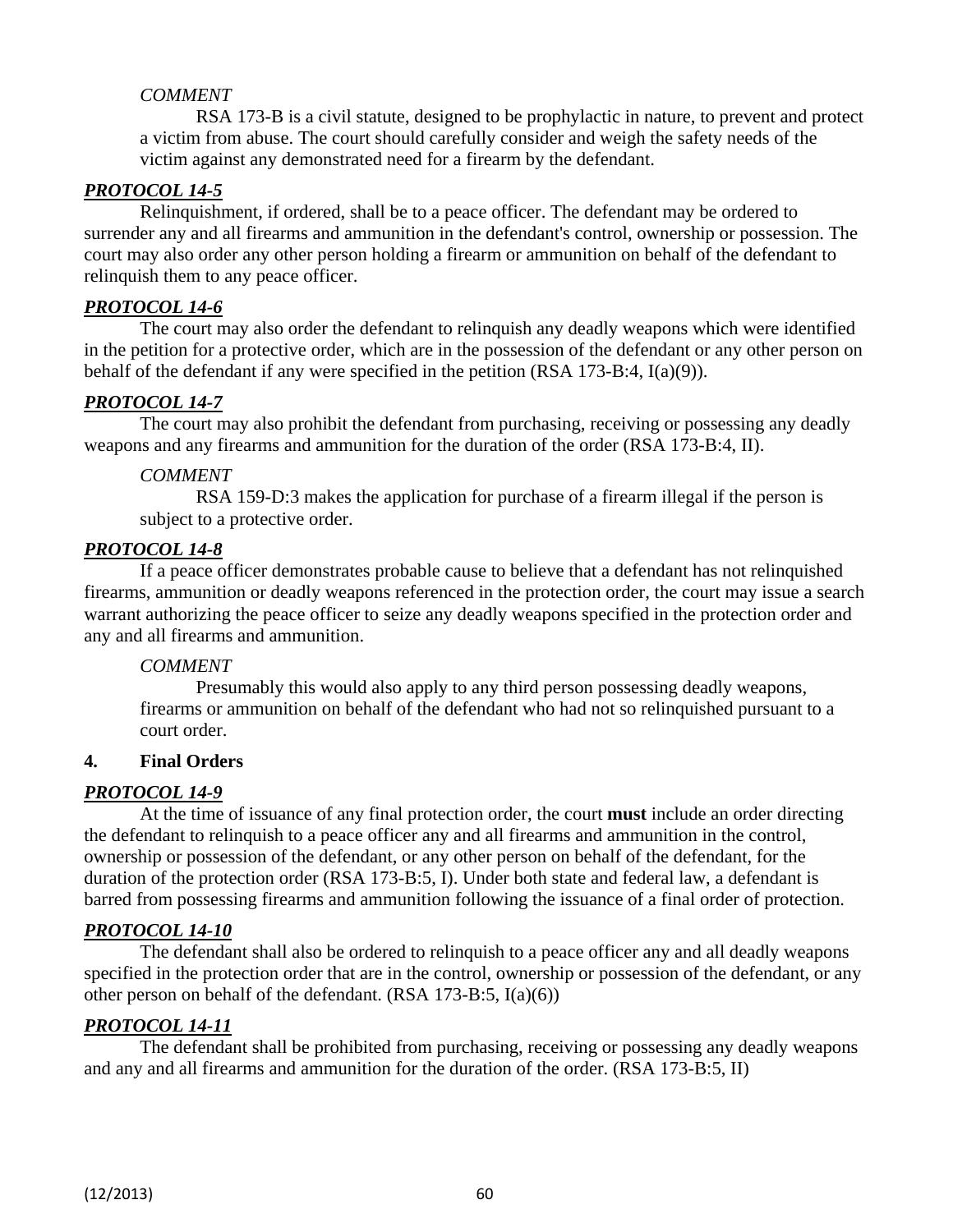As may occur pursuant to a temporary order, if a peace officer demonstrates probable cause to believe that firearms and ammunition and specified deadly weapons have not been relinquished and are kept on the premises or curtilage of the defendant, the court may issue a search warrant authorizing the peace officer to seize such weapons, firearms and ammunition. (RSA 173-B:5, II)

### *COMMENT*

Presumably this would also apply to any third person possessing deadly weapons, firearms or ammunition on behalf of the defendant who had not so relinquished pursuant to a court order.

#### **5. Violations**

#### *PROTOCOL 14-13*

Subsequent to an arrest for violation of any protection order (whether telephonic, temporary, final or foreign), a peace officer shall seize any firearms and ammunition in the control, ownership or possession of the defendant and any deadly weapons which have been used or were threatened to be used during the violation of the protective order. (RSA 173- B:9(b))

**NOTE:** Judges are reminded that any person subject to a protective order who completes and signs an application for purchase of a firearm and who knows that purchase is illegal shall be guilty of a misdemeanor for the first offense and a class B felony for any subsequent offense. (RSA 159-D:3)

Any person who, in purchasing or otherwise securing delivery of a pistol, revolver, or other firearm, gives false information or offers false evidence of his identity, shall be guilty of a misdemeanor for the first offense, and be guilty of a class B felony for any subsequent offense.

# **C. STORAGE**

Although the statute calls for relinquishment of firearms to a peace officer, a defendant may make alternative arrangements with a federally licensed firearms dealer for the storage of firearms, at the defendant's expense (RSA 173-B:5,  $X(c)$ ). Any such alternative arrangements must be approved by the court in advance. The defendant must relinquish the guns to the appropriate law enforcement agency which will, in turn, transfer them to the licensed dealer. The defendant is not permitted to transfer the firearms to the dealer directly. Note that the statute permits alternative arrangements for storage of firearms and ammunition, but is silent on the issue of alternative storage for other deadly weapons.

### *PROTOCOL 14-14*

Any request for alternative arrangements must be presented to the court in the form of an oral or written motion. All parties shall be given the opportunity to be heard.

### *PROTOCOL 14-15*

Firearms and ammunition may only be transferred to a federally licensed firearms dealer. If so approved by the court, the firearms shall be transferred directly from the appropriate law enforcement agency to the federally licensed firearms dealer ((RSA 173-B: 5, X(c).

#### *COMMENT*

Friends, relatives or other third parties are not permitted to store firearms and ammunition during the term of the protection order.

### *PROTOCOL 14-16*

Law enforcement agencies or other approved storage facilities are permitted to charge a fee for storage of firearms, ammunition and specified deadly weapons. The fee charged by a law enforcement agency may not exceed the actual cost of storage. Law enforcement agencies shall not be held liable for alleged damage or deterioration due to storage or transportation, so long as due care is used (RSA 173- B:5,  $X(c)$  and  $(d)$ ).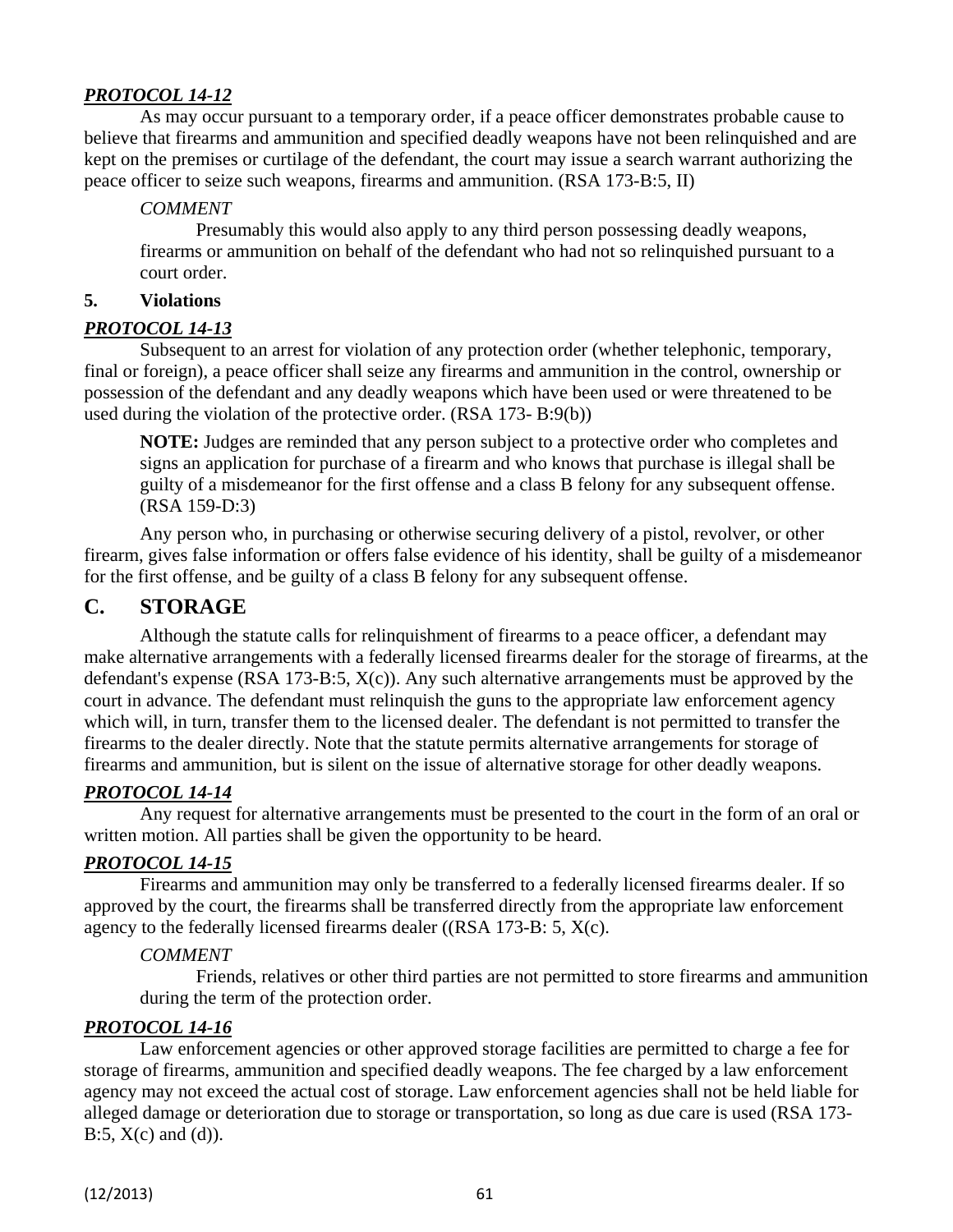No law enforcement agency or federally licensed firearms dealer may release any firearms, ammunition or deadly weapons without a court order (RSA 173-B:5, X (c)). A defendant is not permitted to retrieve firearms being held in storage by a licensed firearms dealer directly through the dealer. Retrieval of the firearms shall be through the law enforcement agency that transmitted them to the storage facility and that agency will, in turn, release the firearms, ammunition or other deadly weapons upon court order.

# **D. RETURN OF FIREARMS, AMMUNITION AND OTHER DEADLY WEAPONS**

When a civil protection order expires (which includes when an order is withdrawn by a plaintiff or dismissed by a court), a defendant may apply for the return of firearms, ammunition or other deadly weapons. There are certain important state and federal limitations on a defendant's right to return of firearms and ammunition. The procedures and restrictions are set forth below. These procedures apply to ALL returns of firearms, ammunition and other deadly weapons, whether relinquished or seized at the time of an emergency, temporary or final order, or following arrest for violation of a protection order, and whether the firearms are held by a law enforcement agency or a federally licensed firearms dealer.

#### **1. Defendant's Request**

### *PROTOCOL 14-18*

Within 15 days prior to the expiration of a protection order, a defendant may request, by written motion, the return of any and all firearms and ammunition and specified deadly weapons held by the law enforcement agency while the protection order was in effect (RSA 173-B:5,  $X(a)$ ).

#### *COMMENT*

This provision is not intended to create a deadline by which a defendant must file a motion for return. Rather, it establishes the earliest date on which such a motion may be filed. The defendant may file a motion for return at any time after that date, including after expiration of the order.

### *PROTOCOL 14-19*

The defendant shall file a written motion and affidavit requesting the return of firearms and ammunition, and specified deadly weapons, using a form prepared by the court. The defendant shall attest to the fact that the defendant knows of no reason why he or she is not entitled to return of such weapons.

### *PROTOCOL 14-20*

Upon receipt of the motion and affidavit, the court shall schedule a hearing no later than 15 days after the expiration of the order.

### *COMMENT*

The statute presumes the defendant will file a request well in advance of the expiration of the order. However, if a defendant files the request immediately prior to or at any time following expiration of the order, the court should schedule a hearing **within 15 days** of receipt of the request, if possible, but **no later than 30 days** following the request.

### *PROTOCOL 14-21*

The court shall provide written notice to the plaintiff and to the law enforcement agency which has possession of the firearms, ammunition and specified deadly weapons.

### *PROTOCOL 14-22*

As soon as a hearing is scheduled and the court has provided the parties with notice, the court shall, at the same time, fax the defendant's motion and affidavit to the Department of Safety or local law enforcement agency to request that a search of the defendant's records be undertaken prior to the scheduled hearing.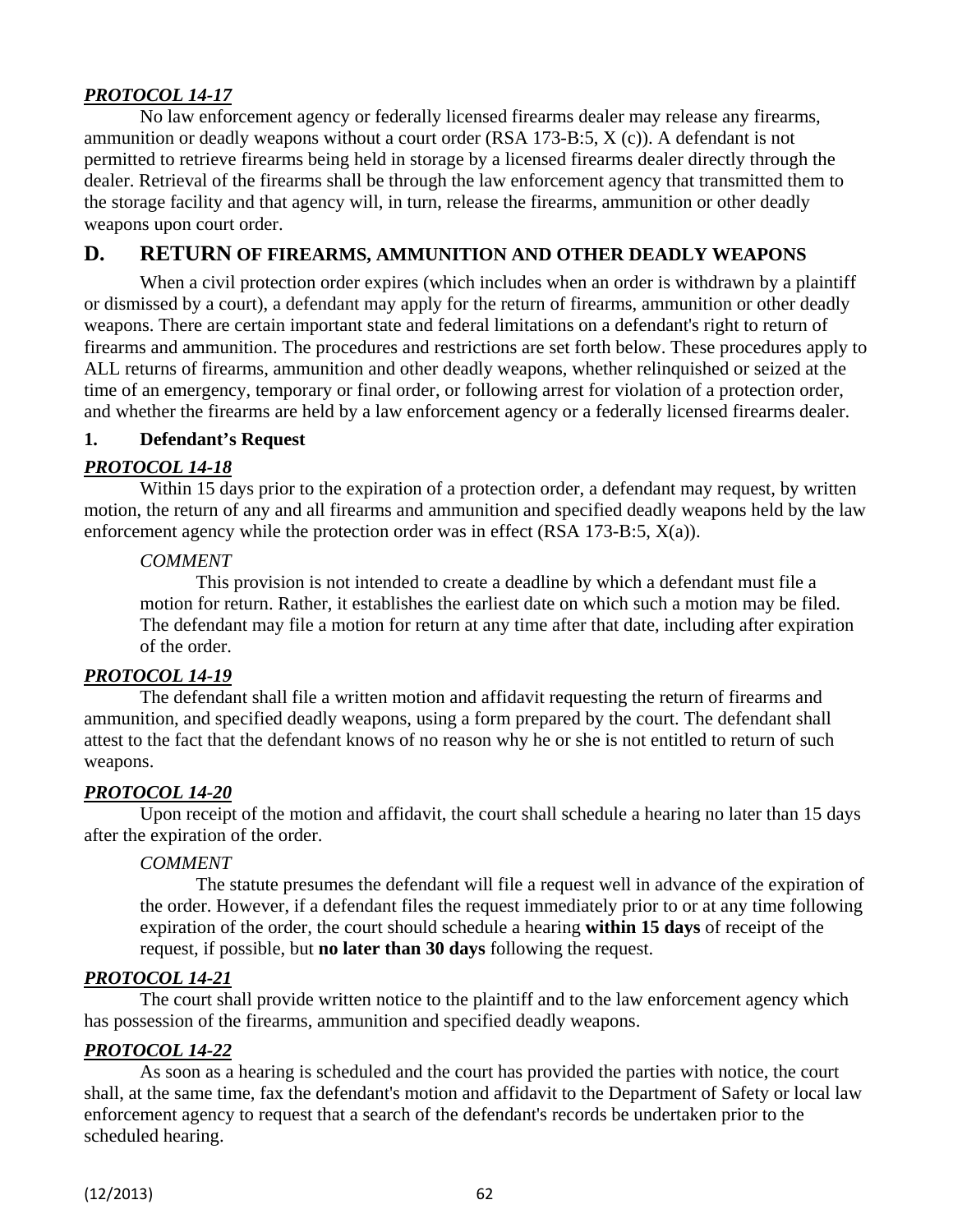- a. If the defendant is seeking return of firearms and ammunition, or firearms and ammunition and other deadly weapons, the request(s) shall be sent to the Department of Safety.
- b. If the defendant is seeking return ONLY of other deadly weapons, the request shall be transmitted to the law enforcement agency which is in possession of the deadly weapons.
- c. The Department of Safety or the local law enforcement agency will thereafter conduct the appropriate search and file a notice with the court indicating whether there is cause or no cause to deny the return.

The court shall not conduct a hearing until it has received a written response from the Department of Safety or appropriate law enforcement agency.

#### *COMMENT*

Although courts should send requests for records searches to the Department of Safety or local law enforcement agency upon receipt of a defendant's motion and affidavit, it is useful for the check to be completed **immediately prior** to the scheduled hearing to ensure that the court has current information. It is important, however, to allow sufficient time to process these requests. Thus, requests should be forwarded **immediately** upon receipt from the defendant, but the court should not expect to receive the return information until **immediately prior** to the scheduled hearing.

#### **2. Scope of Hearing**

#### *PROTOCOL 14-24*

The court must conduct a hearing if the defendant wishes to have firearms and ammunition and/or other deadly weapons returned. The scope of the hearing, pursuant to RSA 173-B:5, X, shall be limited to:

- a. Determining whether the defendant is subject to any state or federal law or court order that precludes the defendant from owning or possessing a firearm or ammunition; and
- b. Where the plaintiff has requested an extension of the protection order, whether the plaintiff has established by preponderance of the evidence that the defendant continues to represent a credible threat to the safety of the plaintiff.

#### *COMMENT*

Although the statute does not specifically address the scope of the hearing as it would pertain to other deadly weapons, presumably the inquiry would relate to whether there is any statutory or other prohibition (including court rule) against their possession.

#### **3. Grounds for Denial of Return of Firearms and Ammunition**

In general, if a defendant is subject to a valid protection order issued by any court, either in New Hampshire or elsewhere, or has ever been convicted of a **qualifying misdemeanor crime of domestic violence**, or the defendant's possession of the firearm is otherwise prohibited by state or federal law, the defendant will not be entitled to return of the firearms and ammunition. See the discussion under Part A: Relinquishment, for restrictions pertaining to civil protection orders.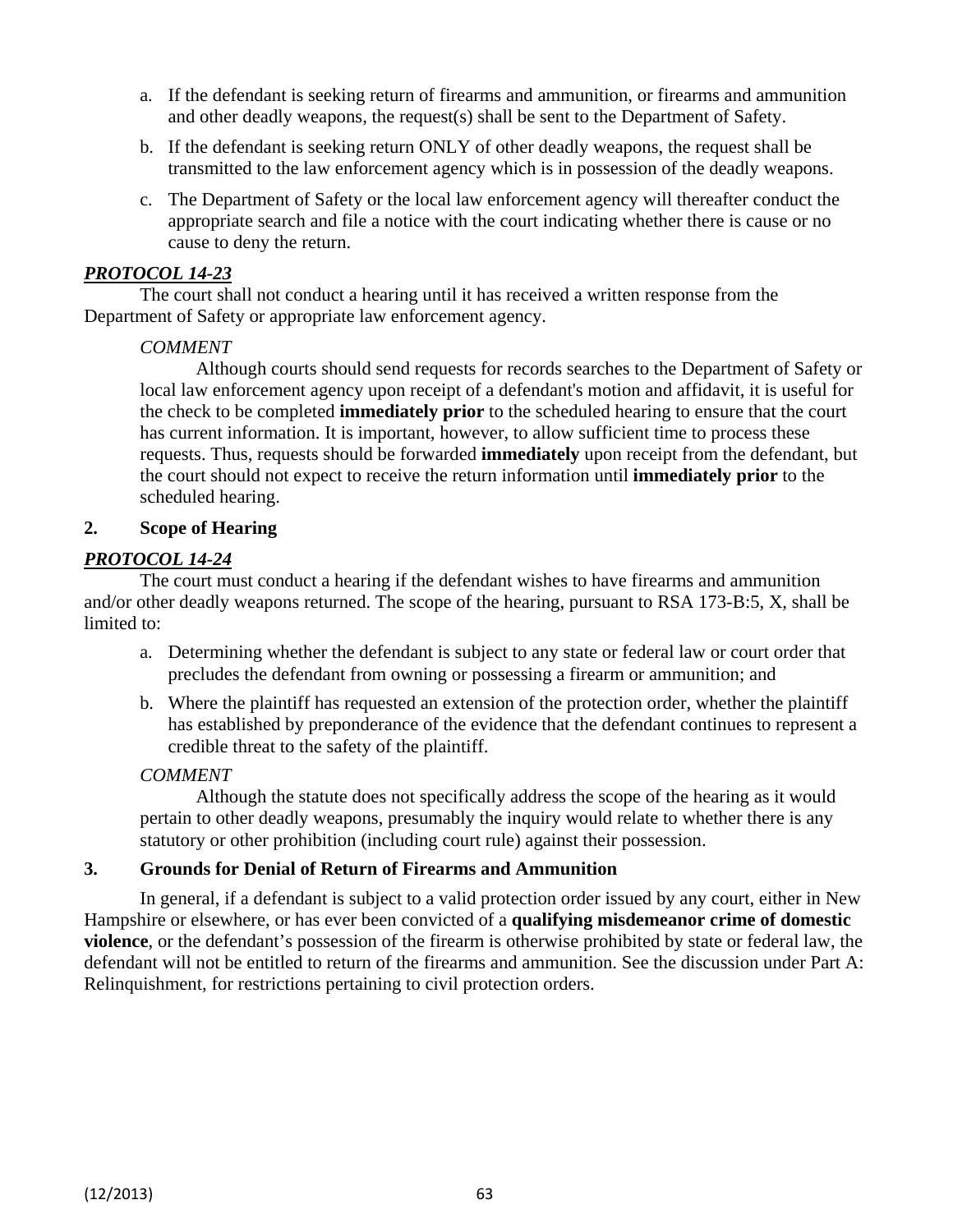Where a defendant has surrendered firearms at the time of a final protection order hearing, he or she may request return of the firearms when the protection order expires. It is the court's responsibility to initiate a search at the Department of Safety to determine if the defendant is subject to any other protection order, whether in New Hampshire or elsewhere, or has ever been convicted of a qualifying misdemeanor crime of domestic violence. Unless answers to both questions are in the negative, the firearm may not be returned. Any court that authorizes return under these circumstances, knowing that the defendant is a prohibited person, may be violating federal law. The penalties are substantial. The following should be carefully reviewed prior to acting on a request to return firearms or ammunition.

**NOTE:** In determining whether there is cause to deny a defendant's request for return of firearms, the Department of Safety will review the defendant's record for any indication about whether the defendant is subject to any of the federal or state prohibitions listed below.

#### **a. Federal Prohibitions**

### *PROTOCOL 14-26*

Federal law [18 USC sec. 922  $(g)(9)$ ] prohibits defendants who have been convicted of a **qualifying misdemeanor crime of domestic violence** from ever possessing a firearm. Although the statute was passed in 1996, it applies to convictions before and after the effective date.

A **qualifying misdemeanor crime of domestic violence** is one which has, as an element, the use or attempted use of physical force, or the use of a deadly weapon, and is committed by:

- a. A current or former spouse, parent or guardian of the victim;
- b. A person with whom the victim shares a child in common;
- c. One who is or has cohabited with the victim as a spouse, parent or guardian; or
- d. Someone "similarly situated" to a spouse, parent or guardian of the victim.
- e. The defendant must have had or waived counsel, and if waived the waiver be knowing and voluntary, and had or waived jury trial (if entitled by law to a jury trial). There must be a showing that the guilty plea was voluntary, and that the defendant knowingly waived his rights pursuant to entry of the plea.

**NOTE:** If the defendant is charged with a Class A Misdemeanor, has or waives counsel, and had or waived jury trial, and the sentence upon conviction is recorded as a B Misdemeanor (because no jail time was included), the conviction is still a qualifying misdemeanor crime of domestic violence according to the United States Department of Justice and the defendant is forever prevented from possessing a firearm.

**NOTE:** Law enforcement officers and military personnel are not exempt from this statute. Any law enforcement officer or member of the military who has, at any time, been convicted of a qualifying misdemeanor crime of domestic violence may no longer possess a firearm for any purpose, including the performance of official duties. (*See* 18 USC 922(d)(9).

### *PROTOCOL 14-27*

A person who falls within any of the following categories is prohibited from possessing firearms and ammunition under federal law:

- (i) Persons subject to either an outstanding final domestic violence protection order or a temporary order which requires relinquishment of firearms, and the order was issued against the defendant in New Hampshire or elsewhere in the country (including all states, territories, tribal courts and possessions);
- (ii) Persons who have been convicted of any qualifying misdemeanor crime of domestic violence, regardless of where the conviction occurred;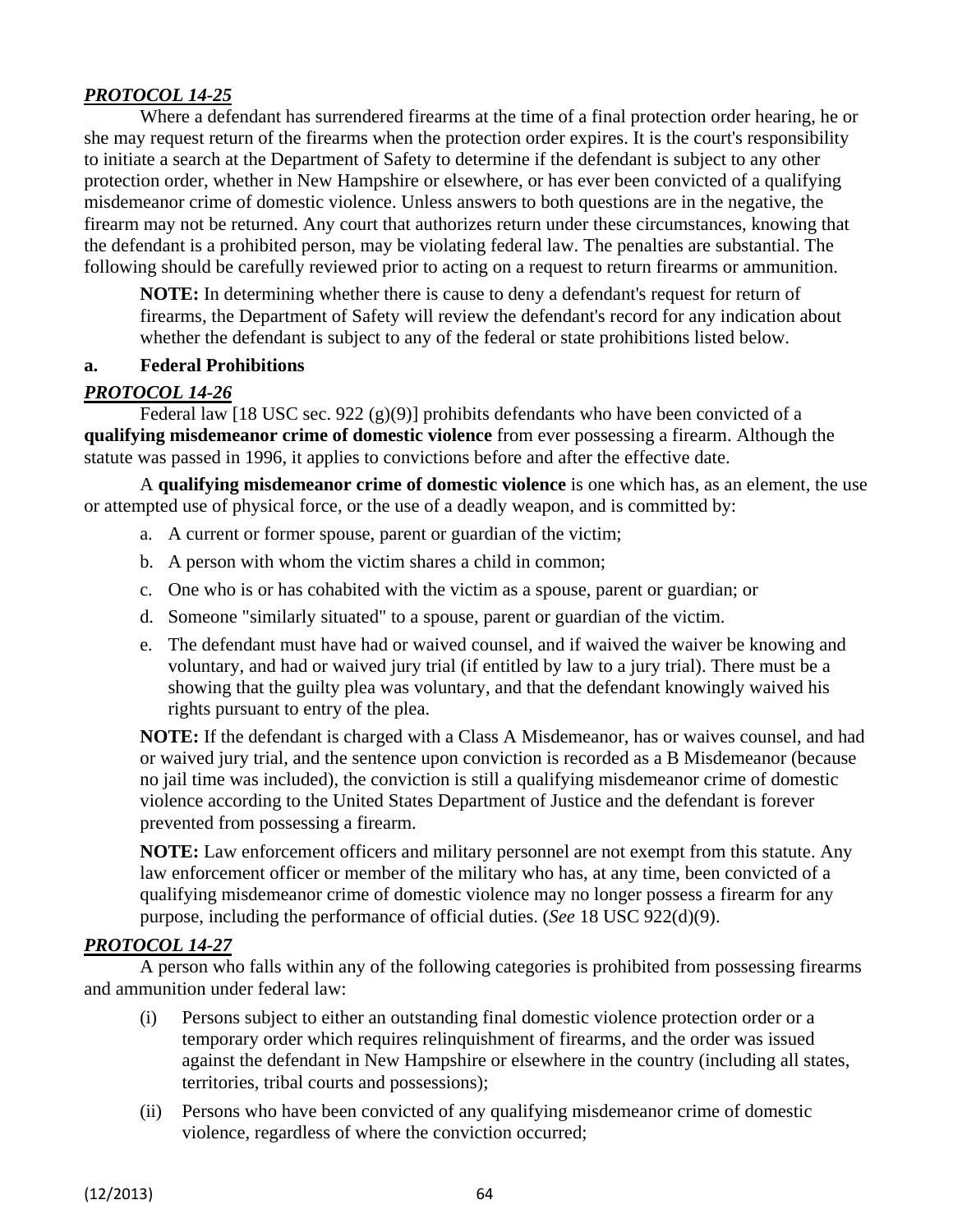# *COMMENT*

If a defendant's conviction is annulled, it shall no longer be considered a qualifying misdemeanor crime of domestic violence.

- (iii) Persons who are aliens and have illegally or unlawfully entered the United States;
- (iv) Persons who are not United States citizens; Persons who have been adjudicated as a mental defective or have been committed to a mental institution;
- (v) Persons who have been dishonorably discharged from the military;
- (vi) Persons who are unlawful users of or are addicted to any controlled substance;
- (vii) Persons who have been convicted of a felony under state or federal law (that is, convicted of an offense punishable by imprisonment of more than one year); or
- (viii) Persons who are under indictment or information for a felony.

### *COMMENT*

Except for subparagraphs (i) and (ix) above, any of the remaining categories constitute permanent restrictions against possession of firearms.

If the court, in its review of the defendant's record, determines that the defendant is subject to any of the above, the defendant's request for return of firearms and ammunition must be denied.

### *PROTOCOL 14-28*

Two additional provisions of the Gun Control Act, 18 USC sec. 922(d)(8) and (d)(9), make it a crime to knowingly transfer (or sell) a firearm or ammunition to any person who is disabled from possessing a firearm or ammunition.

#### *COMMENT*

Thus, not only would the defendant be barred from possession, but arguably the court would be violating federal law if it authorized return knowing that any of the prohibiting factors applied.

### **b. State Prohibitions**

### *PROTOCOL 14-29*

If a defendant is currently on probation or parole, or is subject to a bail order prohibiting possession, the firearms and ammunition shall not be returned. See Superior Court Rule 107(f) and District Court Rule 2.17 (f).

### **4. Grounds for Denial of Deadly Weapons**

### *PROTOCOL 14-30*

If the defendant is requesting return of specified deadly weapons only, the court must determine whether the defendant is a convicted felon and, if so, whether the defendant is barred from owning or possessing the weapons under RSA 159:3.

### *COMMENT*

RSA 159:3 prohibits certain felons from owning or possessing dangerous weapons such as metallic knuckles, swords, pistol canes, daggers, stilettos, etc.

**NOTE**: There is no federal law concerning return of deadly weapons.

### **5. Conduct of Hearing**

### *PROTOCOL 14-31*

The court shall conduct a hearing on the defendant's request for return of firearms, ammunition and other deadly weapons.